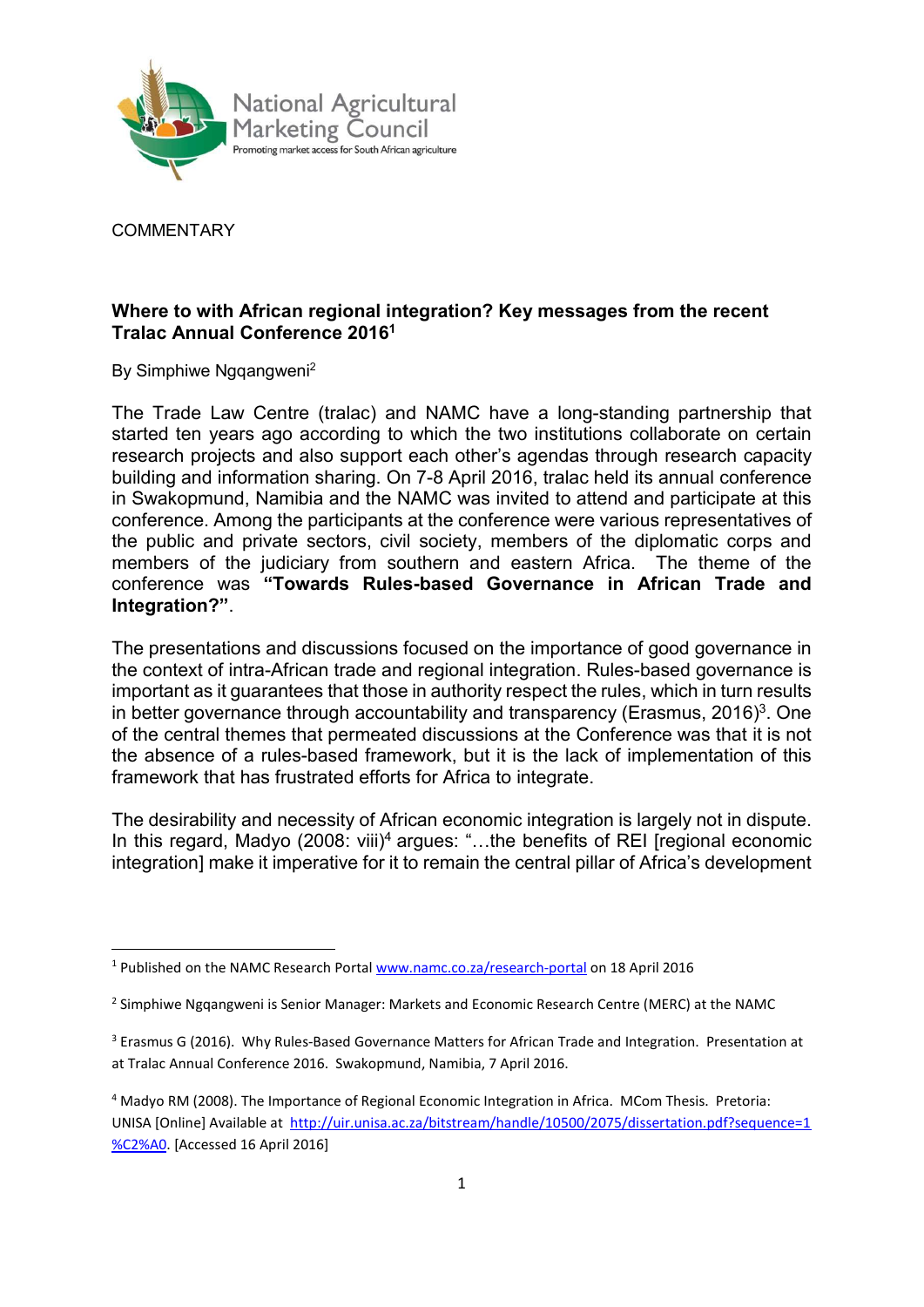agenda". De Melo & Tsikata (2014:5)<sup>5</sup> add: "Small fragmented and isolated economies with resources distributed very unequally among them make a compelling case for African countries to integrate regionally to reap efficiency gains, exploit scale economies, and reduce the thickness of borders". However, it is largely an accepted fact that, despite the support from African governments, progress in African regional economic integration has been slow.

The factors behind the slow progress in African regional economic integration are often stated as, among others (Hartzenberg, 2011<sup>6</sup>; UNECA, 2010<sup>7</sup>):

- Commitment by governments to conflicting agendas in multiple regional integration arrangements
- Absence of sanctions (or failure to apply them, if they exist) for lack of  $implementation of legal instruments<sup>8</sup>$
- Inadequate financial resources
- Macro-economic instability
- Conflicts and war
- Poor governance

-

- Disease prevalence
- African member states' multiple memberships to different regional economic communities (RECs)

Some steps have been taken through the African Union to adopt strategies for industrial development in realisation of the need for infrastructure that facilitates trade in goods and services and ultimately economic progress. The Programme for Infrastructure Development in Africa (PIDA), for example, is anchored on regional projects and programmes, and provides a common framework for the development of integrated regional and continental transport, energy, ICT and transboundary water networks (Tralac, 2016a)<sup>9</sup>. However, as Tralac (2016a) notes: "Much more than mere construction and connection of physical infrastructure is needed to create integrated networks and enhance competitiveness". Regulatory harmonisation across countries

<sup>8</sup> For example, the SADC Tribunal was suspended in 2010 due to Zimbabwe's dissatisfaction with the tribunal's decision to deem Zimbabwe to be in breach of one of the SADC treaties (Hartzenberg, 2011, citing Afadameh-Adeyemi & Kalula, 2011). This is one of the cases that was cited at the recent tralac Conference 2016 as an example of an African dispute resolution mechanism gone wrong.

<sup>9</sup> Tralac (2016a). Connecting Africa for Competitiveness. Annual Conference 2016 Brief.

<sup>5</sup> De Melo J & Tsikata Y (2014). Regional integration in Africa: Challenges and prospects. WIDER Working Paper 2014/037. [Online] Available at http://www.imvf.org/ficheiros/file/wp2014-037\_1.pdf. [Accessed 16 April 2016]

<sup>6</sup> Hartzenberg T (2011). Regional Integration in Africa. WTO Staff Working Paper ERSD-2011-14. [Online] Available at https://www.wto.org/english/res\_e/reser\_e/ersd201114\_e.pdf . [Accessed 16 April 2016]

<sup>&</sup>lt;sup>7</sup> UNECA (2010). Assessing Regional Integration in Africa IV: Enhancing Intra-African Trade. Addis-Ababa: UNECA. [Online] Available at www.uneca.org/publications/assessing-regional-integration-africa-iv. [Accessed 16 April 2016]